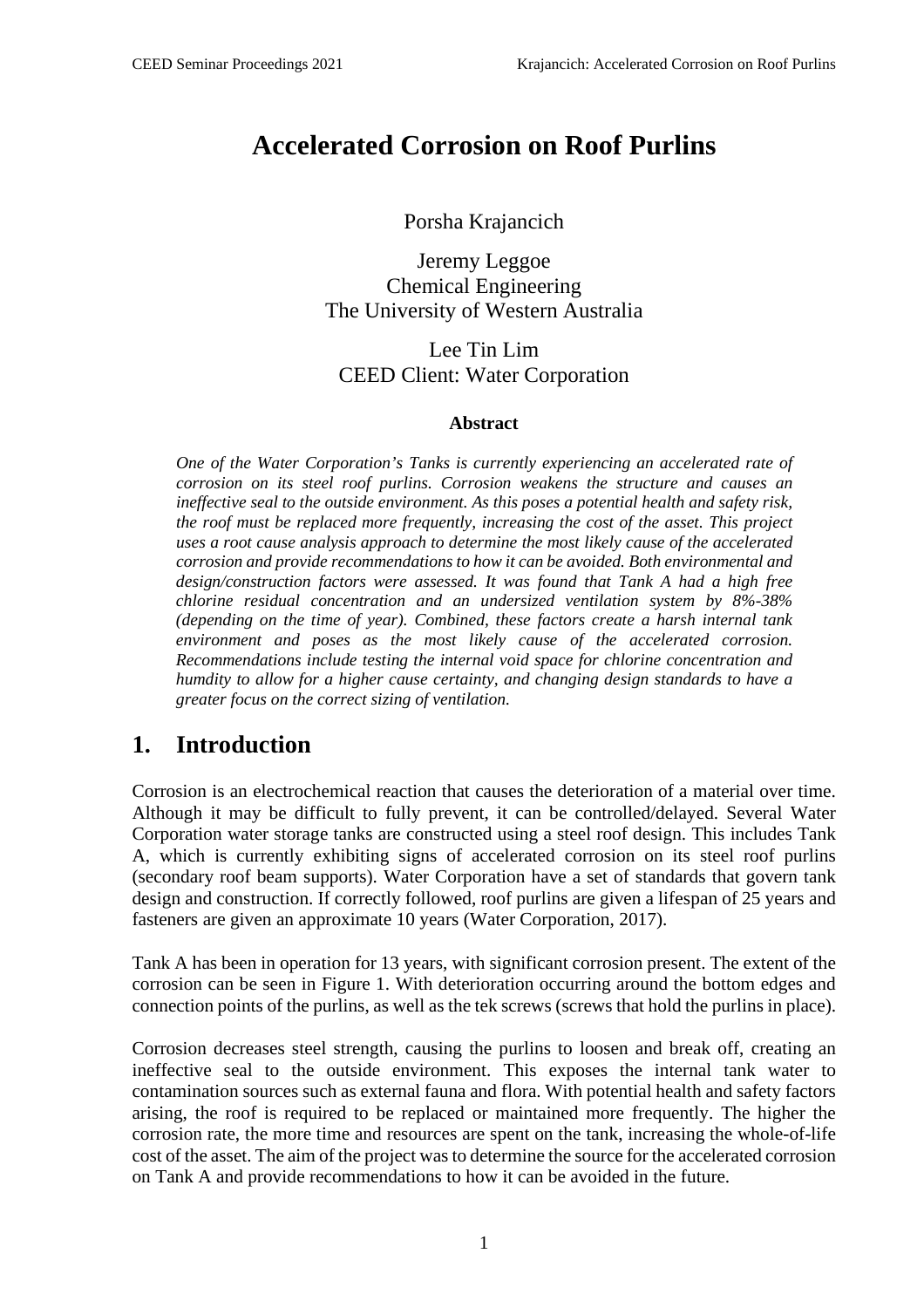

**Figure 1** Tank A internal steel roof photos taken from an inspection report in 2020, showing an advanced state of corrosion on the purlins tek screws (1), bottom edges (2) and connection points (3).

### **2. Process**

To effectively analyse the source of the accelerated corrosion, a root cause analysis approach was undertaken. This approach aimed to systematically identify the underlying issue rather then just treat the effects. The method was performed by gathering a collection of principles, techniques and methodologies that were leveraged to identify the root cause event. The process invloved the following steps seen in Figure 2.



**Figure 1** Root cause analysis approach.

In step 2 of the root cause anaylsis mehtod, a variety of factors were found to influence the rate of corrosion, which in turn determine the asset lifespan. In line with Water Corporation's design standards these factors include location, corrosivity of the environment, design details, quality of the material and construction, residual chlorine concentration in the stored water and roof ventilation (Water Corporation, 2017). These aspects could be divided into two main investigation areas: environmental and design/construction factors. Environmental factors assessed included the free chlorine residual concentration in the water, hydrochloric acid fumes and temperature. Design and construction factors included analysis of the materials used, inlet and outlet positioning and ventilation sizing. Each potential cause of corrosion was assessed by comparing Tank A to other various tanks experiencing a normal rate of corrosion, to determine any outstanding trends.

## **3. Results and Discussion**

### **3.1 Free Chlorine Residual Concentration**

Chlorine gas is used as a disinfectant in potable water systems, with the reaction described in Equation 3.1.1 (Leaist, 29186). The hypochlorous acid (HOCl) then further dissociates into hypochlorite ions (OCl<sup>-</sup>) as in Equation 3.1.2 (Gray, 2014). Together HOCl and OCl<sup>-</sup> are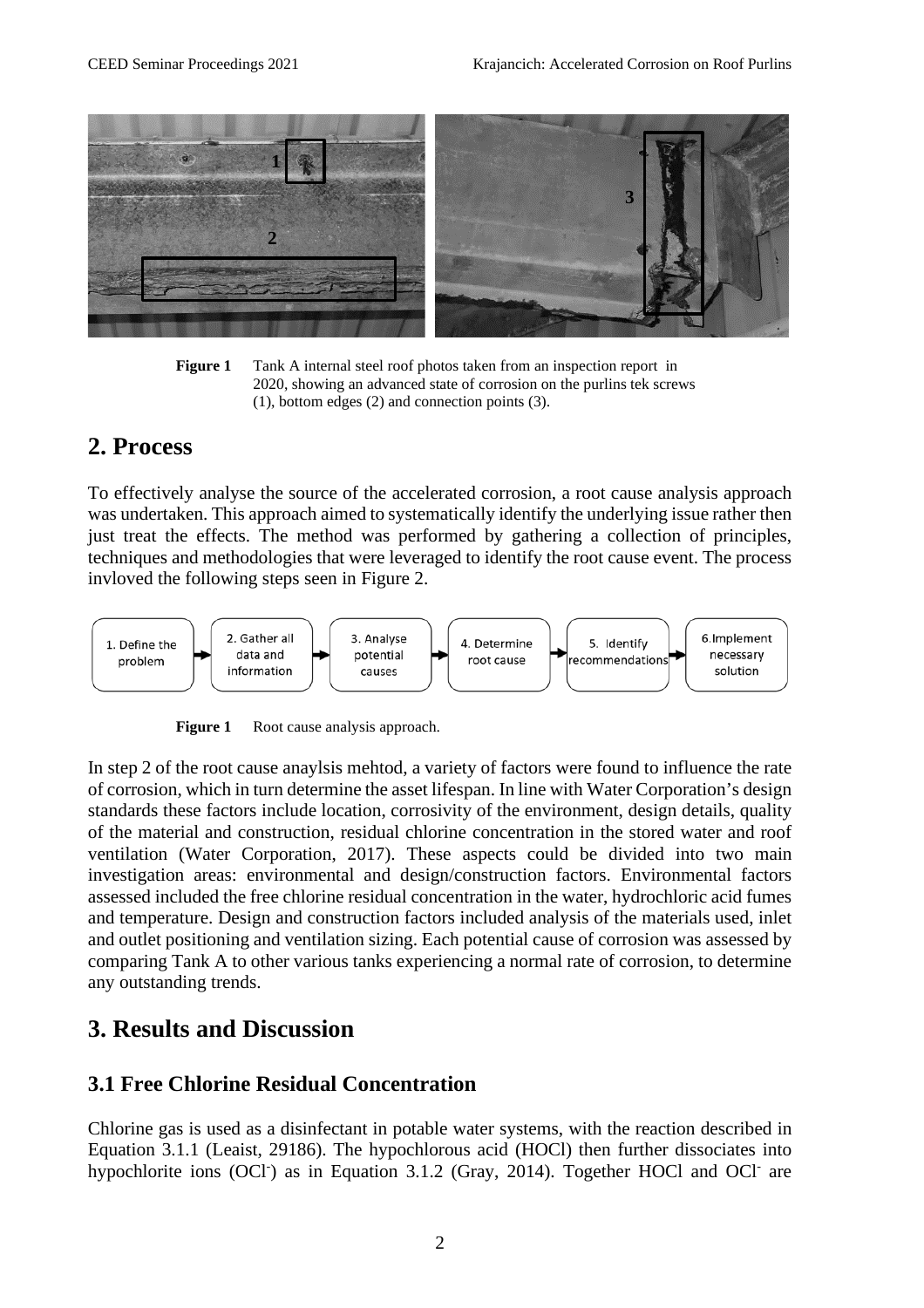referred to as free chlorine. Free chlorine residual refers to the amount of free chlorine that has not reacted in the system.

$$
Cl_{2(g)} + H_2O_{(l)} \rightleftharpoons H OCl_{(aq)} + Cl^{-}(aq) + H^{+}(aq)
$$
\n[3.1.1]

$$
HOL_{(aq)} \rightleftharpoons OCl^{-}(aq) + H^{+}(aq)
$$
 [3.1.2]

The inlet and outlet water free chlorine residual were assessed for 4 tanks including Tank A, seen in Figure 2. The solid filled symbols represent the inlet concentration while the outlined symbols represent the outlet concentration in each tank. Tank A and Tank B inlets have the highest free chlorine residuals. This may be a result from both tanks being located in close proximity to the water treatment plant (where the water is dosed with chlorine). As chlorine decays with time, the less distance travelled the higher the concentration should be. The tanks used for comparison vary in multiple ways. Tank B was used due to it having the same approximate distance to the water treatment plant as Tank A. Tank C and D are located in the same approximate region with Tank C being a secondary chlorination site and Tank D is a primary chlorination site, the same as Tank A.

Tank A outlet points from the end of 2014 to the start of 2018 have a zero chlorine concentration. This may be a result of the analyser being broken or turned off but have not been taken out due to uncertainty



Figure 2 Free chlorine residual concentration for Tanks A-D for both the inlet and outlet.

To further analyse the trends in the free chlorine residuals the difference between the inlet and outlet concentration for each tank was taken. This was to determine the change in the free chlorine residual occurring within the tank. Each point was taken as an average per day concentration obtained from Water Corporation's database. Hence the difference for each point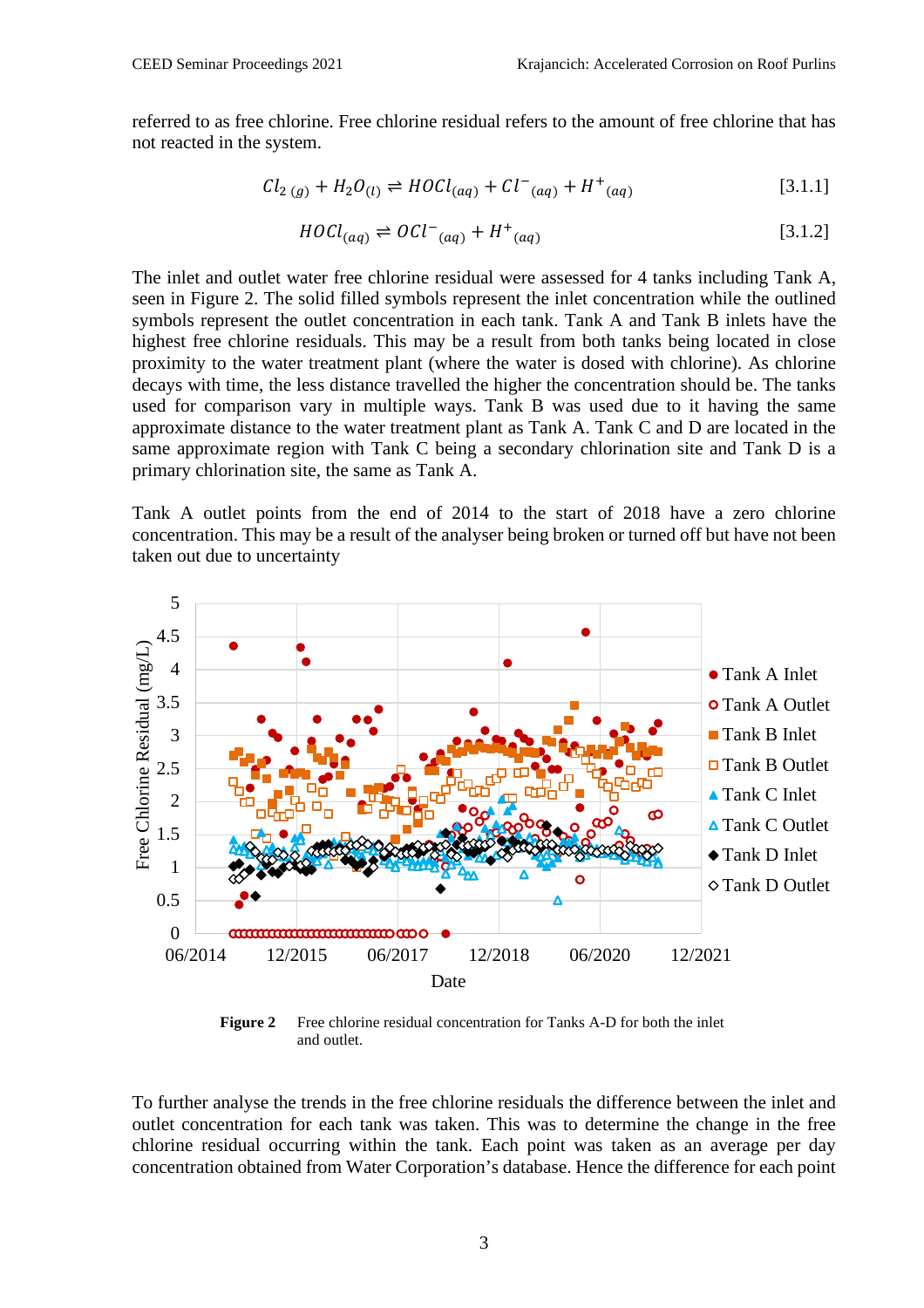was taken from the average inlet concentration from that day minus the average outlet concentration for that day. This graph can be seen in Figure 3.



**Figure 3** Free chlorine residual difference for Tanks A-D.

Tank A chlorine points from the end of 2014 to the start of 2018, are significantly higher than the later half of the trend due to the outlet zero value and should be noted when looking at trends. Taking this into account Tank A still has a significantly higher difference, with its average concentration lying in the 1-1.5 mg/L range. Tank B has a slightly high concentration averaging from 0.4-1 mg/L. While Tanks C and D have the same approximate difference of about 0.1-0.2 mg/L.

There are many possible reasons for the large difference in Tank A's free chlorine residual concentration. The first is the distance from the chlorine analyser to the tank. For example, the inlet analyser may be located only a meter or kilometres away from the actual tank. As chlorine decay is influenced by time, the longer it has to the travel the more decay will occur. The difference in free chlorine concentration was deemed to be too difficult to further investigate given the projects time constraint.

From further discussions it was concluded that best representation of the free chlorine concentration in the tank is given by the tank outlet. From Figure 2, Tank B's outlet concentration is high. There are many reasons for this difference including the different climate and distance to distribution tanks. As this isn't the tank at interest these possible outcomes aren't further explored. Tank A's outlet concentration is slightly above those of the other same geographical location tanks (C and D).

### **3.2 Ventilation Sizing**

According to Water Corporation's design standards, the ventilation should be compromised of at least 0.2% of the total roof area and be sufficient to cope with the tank's water inflows/level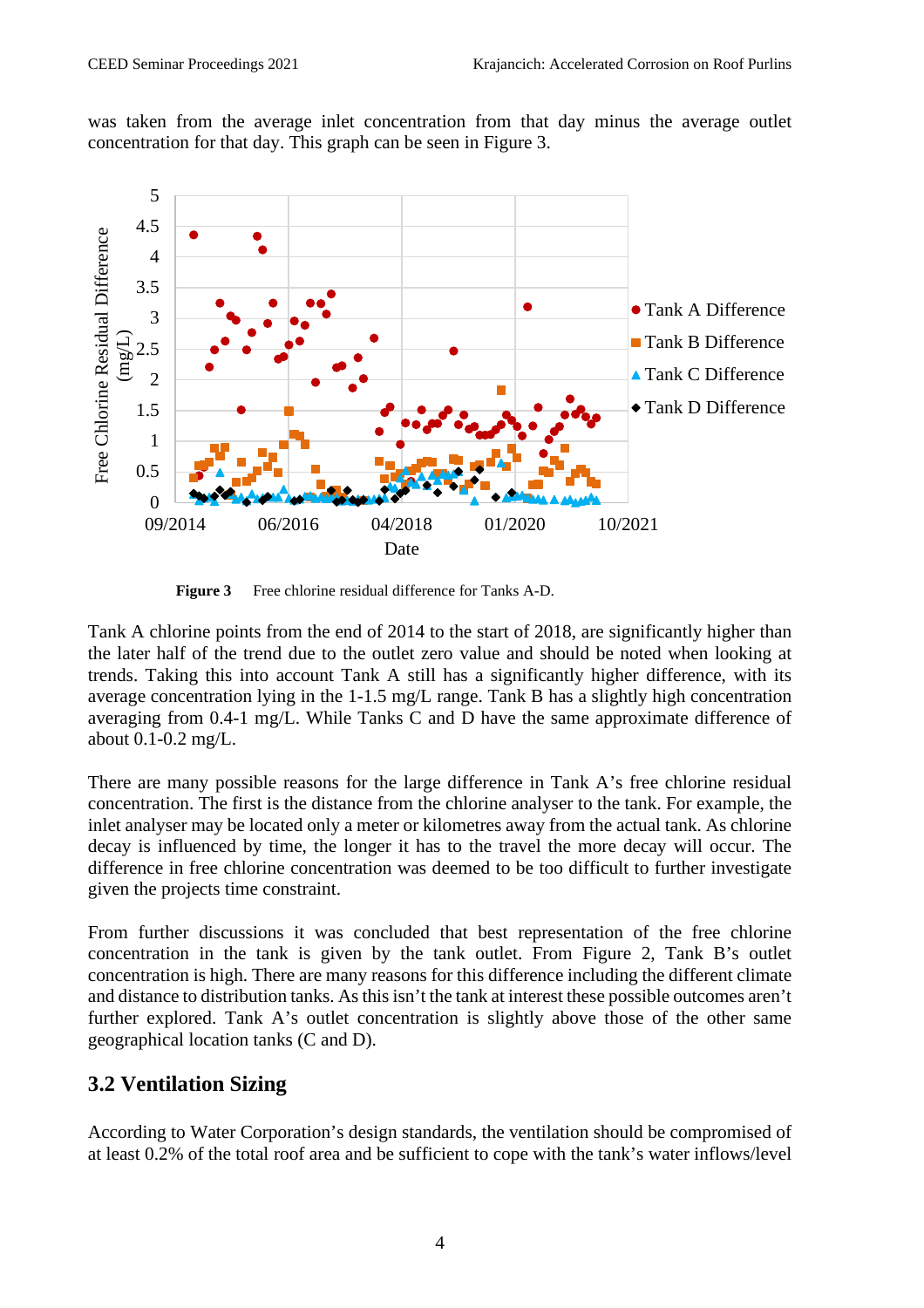changes (Water Corporation, 2017). To assess the size of the ventilation, vent area was found as a total of the roof area, seen below in Table 1.

|              | Tank A | <b>Tank F</b> | <b>Tank G</b> | <b>Tank H</b> |
|--------------|--------|---------------|---------------|---------------|
| Vent to Roof | 0.531  | 0.371         | 0.788         | 0.230         |
| ratio $(\%)$ |        |               |               |               |

**Table 1** Vent to roof area percentage for Tanks A, F, G and H.

Each tank analysed exceeds to the vent to roof percentage of 0.2% as required in the design standards. To how much it exceeds the target by, varies. This is due to each tank varying in water level changes and different inlet and outlet flow rates. To further investigate Tank A's ventilation size the water inflow and humidity generation were assessed to determine if the appropriate dimensions were chosen. Humidity generation was calculated using equation 3.2.2 (Evaporation from Water Surface, 2004) which led to the air filtration required to remove the humidity to be determined by 3.2.1 (Required Air to Remove Moisture, 2010). Along with the average water flow into the tank Equation 3.2.3 is able to assess the overall air filtration required by the ventilation system.

$$
L = \frac{G}{(X_i - X_o)}
$$
 [3.2.1]

$$
G = 25 \times (19 \times v) \times A \times (X_s - X_i)
$$
 [3.2.2]

 $\Delta$ Air Filtration (in and out) =  $\Delta$ Tank Inflow +  $\Delta$ Humidity Generation [3.2.3]

Two different months for Tank A were assessed to determine a range of the air filtration required. These months were June and November as they displayed the largest temperature difference. The results can be seen in Table 2.

|                                 | June  | <b>November</b> |
|---------------------------------|-------|-----------------|
| Air Filtration Required $(L/s)$ | 203.8 | 306.0           |
| Ventilation Capacity $(L/s)$    | 188   | 190             |
| Difference $(\% )$              | 7.8   | 37.9            |

**Table 2** The air filtration required for Tank A with the capacity of the ventilation for the months of June and November.

Hence the ventilators are undersized for the air flow required, by 7.8% in the colder month and 37.9% in the hotter month. Even though Tank A ventilators occupy more than 0.2% of the roof area as required, they are inadequate to handle the humidity build-up within the tank.

The increased humidity inside the tank due to inadequate ventilation in combination with the slightly higher free chlorine residual concentration creates an unfavourable environment. This environment is a likely cause of the accelerated rate of corrosion that the steel purlins are currently experiencing.